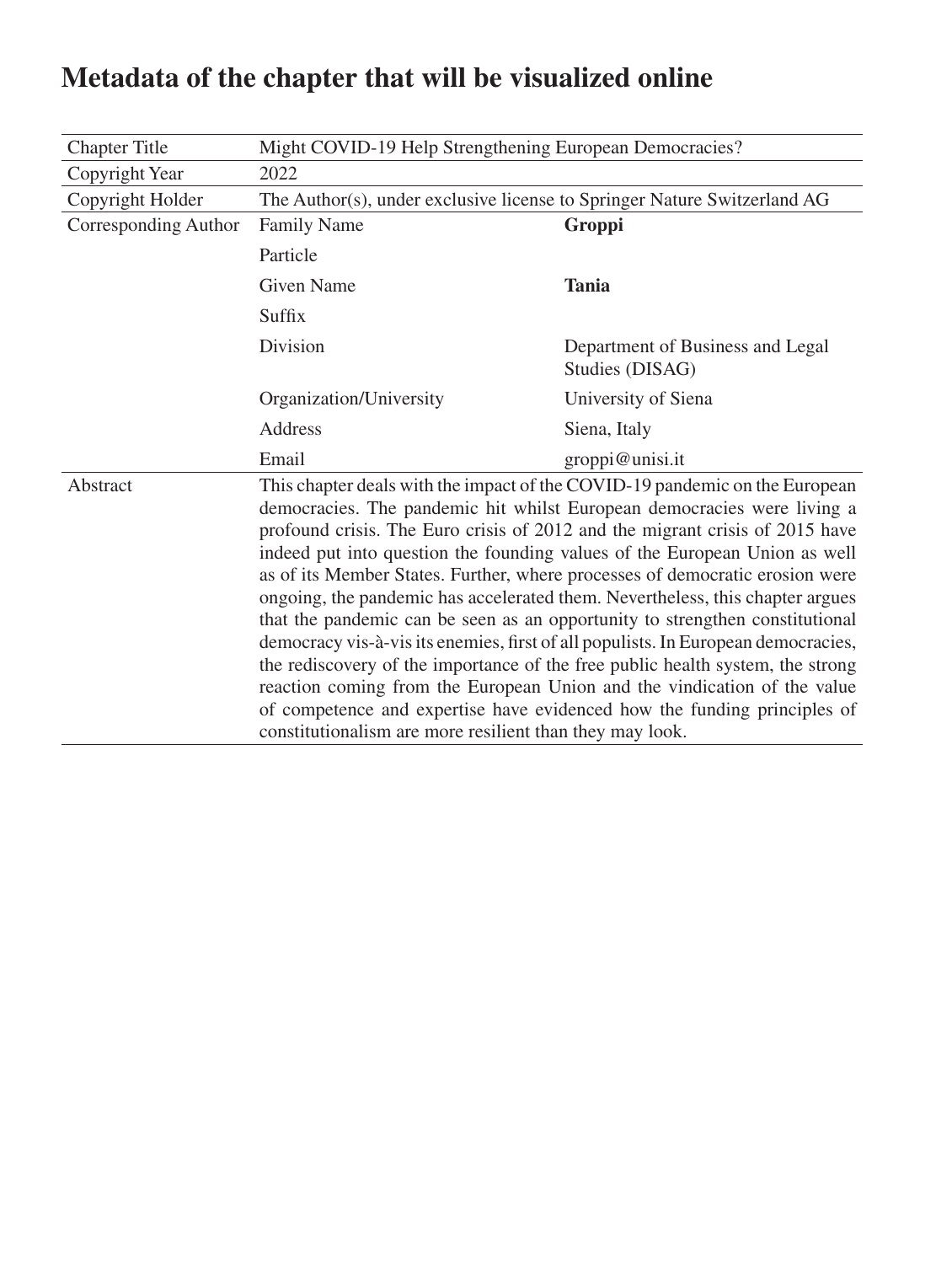### Might COVID-19 Help Strengthening European Democracies?

*Tania Groppi*

#### 1 Pre-pandemic Democratic Regression

The COVID-19 pandemic, which ravaged the world in 2020 and continued in 2021, occupies a prominent place among the "new challenges" for contemporary democracy. This unexpected and most undesirable event hit Europe at a very delicate moment, when many of the fragilities of its democracies and of the European construction itself have been apparent since at least the last 15 years. Perhaps, we can consider as a turning point the French and Dutch referendums of 2005, which rejected the proposal for a European Constitution. After this date—which followed shortly after the EU enlargement to the East, with the entry, in 2004, of ten new Member States—a crisis began that affected both the Member States and the European Union (EU), and which is not only specific to the European regional area. On the contrary, we can say that it is a global crisis, in the 5 6 7 8 9 10 11 12 13 14 15 16

© The Author(s), under exclusive license to Springer Nature Switzerland AG 2022 J. M. Castellà Andreu, M. A. Simonelli (eds.), *Populism and Contemporary Democracy in Europe*, [https://doi.org/10.1007/978-3-030-92884-1\\_17](https://doi.org/10.1007/978-3-030-92884-1_17#DOI)

3

4

T. Groppi  $(\boxtimes)$ 

Department of Business and Legal Studies (DISAG), University of Siena, Siena, Italy e-mail: [groppi@unisi.it](mailto:groppi@unisi.it)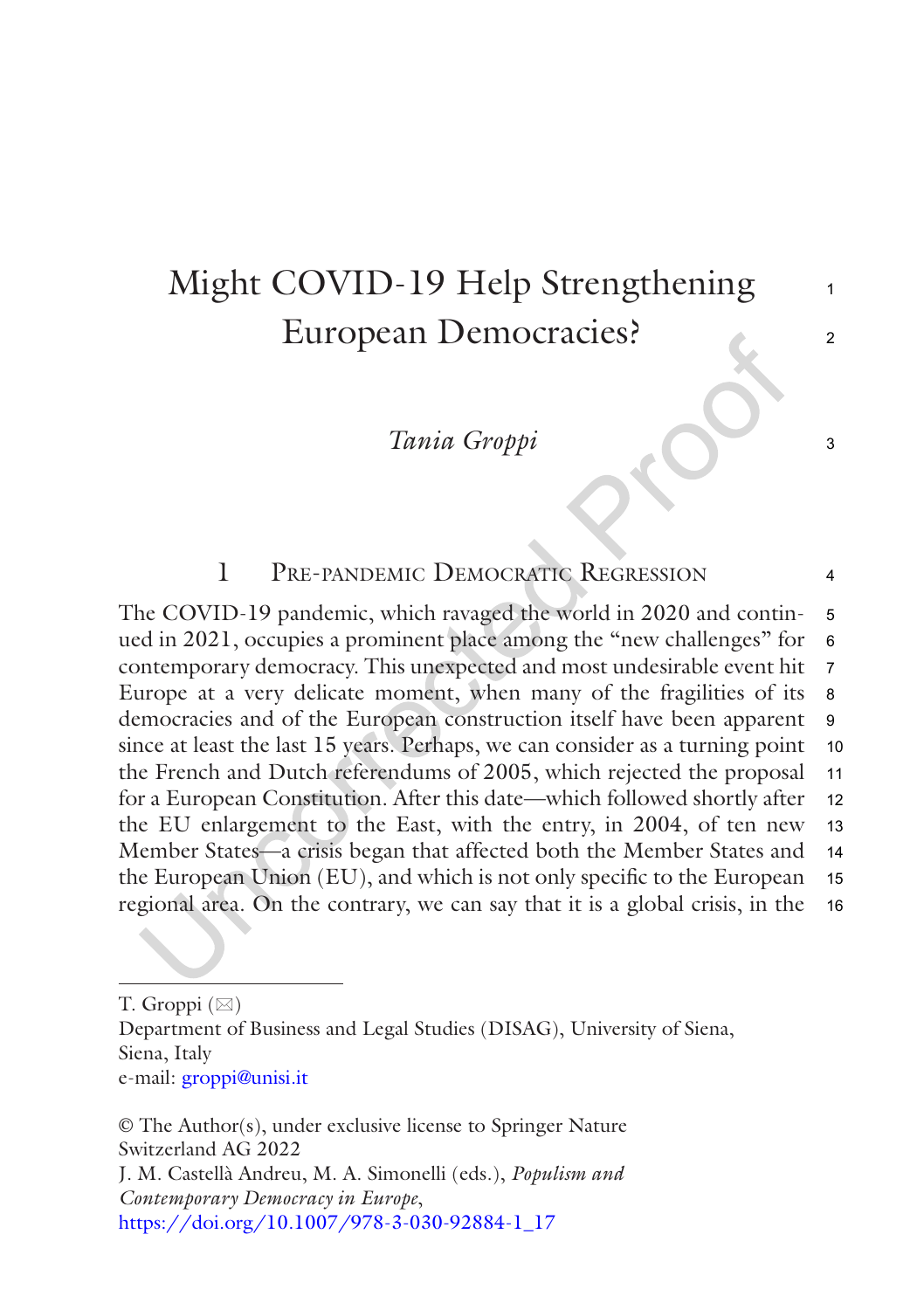#### T. GROPPI

double sense that it affects democracies all over the world and that it is a consequence of global phenomena, such as economic globalisation and new communication technologies. 17 18 19

Many indicators confirm that, since 2005, a "democratic regression" has begun in the world (Repucci and Slipowitz [2021](#page-8-0)). The V-Democracy report shows that, in 2020 (based on data of 2019), "[f]or the first time since 2001, autocracies are in the majority: 92 countries—home to 54% of the global population" (V-DEM, 2020).  $20$ 21 22 23 24

In Europe, we find specific aspects, such as the economic-financial crisis of the Eurozone and the waves of migration, especially in 2015, which have brought more than 1 million migrants and refugees to the European continent in one year. Faced with these phenomena, we have witnessed, in many countries, the growing electoral success of anti-European or xenophobic movements that have called into question the founding values of the European states and of the Union itself, in one country, the United Kingdom, even leading to its exit, with Brexit. 25 26 27 28 29 30 31 32

It is in this already weakened political economic and social economic that COVID-19 arrives. Indicators examining the "state of health" of democracies have shown that COVID-19, or, to be more precise, the measures taken by the public authorities to react to it have generally had a negative impact on democracies. 33 34 35 36 37

For example, almost 70% of the countries covered by the Democracy Index developed by the Economist Intelligence Unit registered a decline in their overall score, "as country after country blocked to protect lives from the new coronavirus. The global average score fell to its lowest level since the index began in 2006." The new EIU Democracy Index report, the latest in a series of assessments from a variety of democracy assessment organisations, paints a rather bleak picture.1 38 39 40 41 42 43 44

Also on the European continent, though less than in other parts of the world, there are reports showing a return of democracies, as noted in a report by Idea International. According to this report, the four nondemocratic regimes in the region (the authoritarian regimes of Azerbaijan and Belarus and the hybrid regimes of Russia and Turkey) implemented measures to curb the pandemic that raise concerns from a democracy and human rights perspective, as did 8 out of 40 democracies (or 20% of them). Democracies with worrying developments were mainly those that 45 46 47 48 49 50 51 52

<sup>1</sup>Available at: <https://www.eiu.com/n/campaigns/democracy-index-2020/>, last accessed 30 September 2021.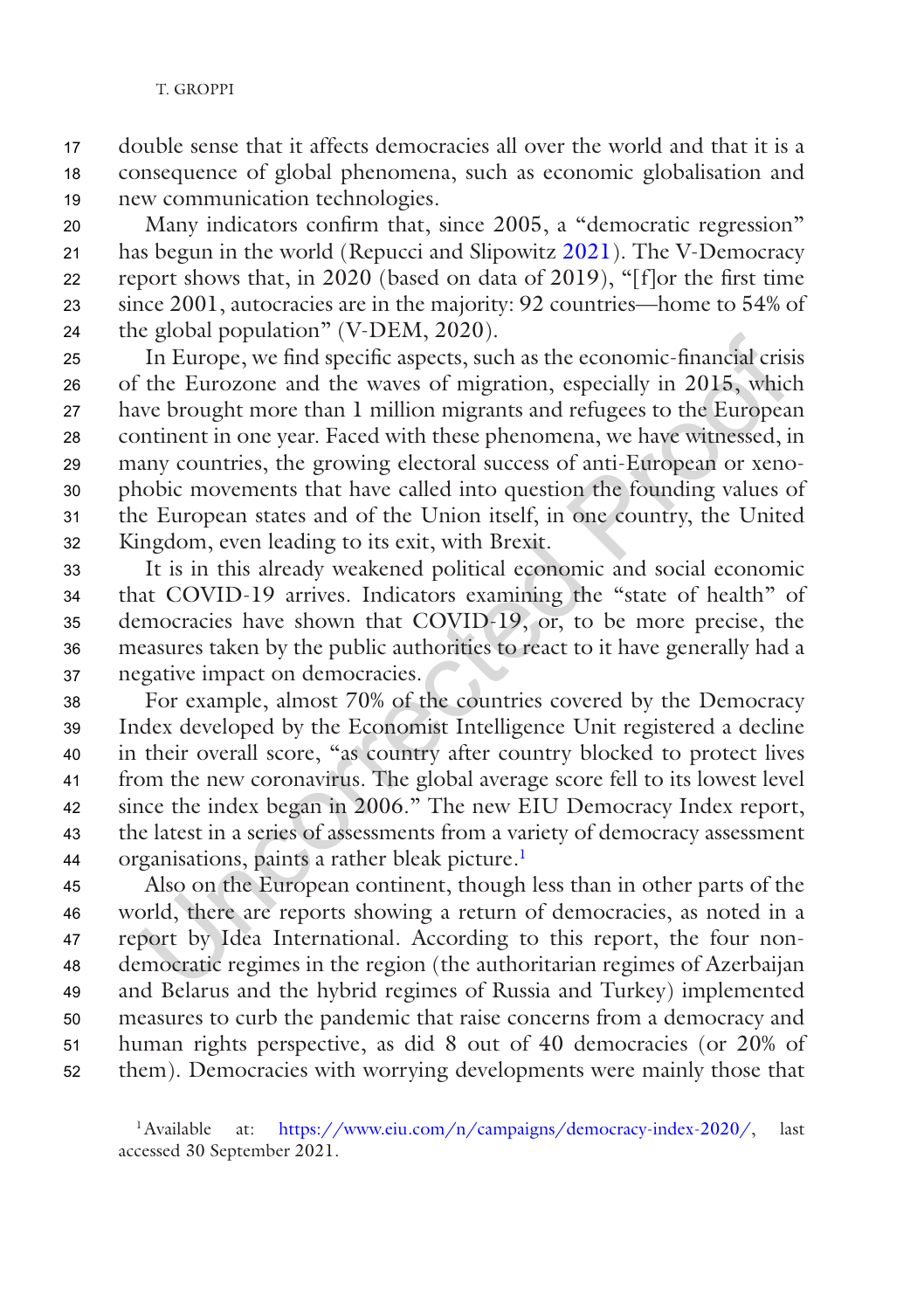were regressing or eroding also before the pandemic. Bulgaria, Hungary and Serbia stand out in this respect, but also, to a lesser extent, Poland, Slovenia and Ukraine. The remaining two countries—Israel (which this chapter takes into account, although geographically not in Europe) and Slovakia—were the only democracies that had not registered democratic declines in the five years before the pandemic, but have still implemented measures to curb the pandemic that present concerns from a democracy and human rights perspective. 53 54 55 56 57 58 59  $60$ 

In the following pages, I will try to reflect on the challenges that COVID-19 poses for European democracies, in the sense of the elements of negativity, in order to identify, in line with the tile of this chapter, whether there are some positive aspects that are emerging in some national experiences and in the European Union itself. 61 62 63 64 65

#### 2 THE CHALLENGES OF EMERGENCY SITUATIONS for Constitutional Democracy

The starting point here is the notion of constitutional democracy. In a nutshell it is a system, or a form of state, in which the sovereign popular will is combined with the rule of law to guarantee pluralism and fundamental rights. All this with the aim of maintaining peace, social cohesion, stability and unity in pluralist societies, without denying complexity and differences. And, therefore, by rejecting the identity belonging on the basis of ethnicity, the small close and barbaric homelands, through the option in favour of a "great solidarity," based on the "daily plebiscite" and on the nation-demos. The European model, sometimes also called the "post-war paradigm," unlike the US model, provides also for the constitutionalisation of social policies and is characterised by its openness towards international law. It is an open constitutional state: in the sense that accepted a weak external sovereignty, integrated in a multilevel system of decision-making. 68 69 70 71 72 73 74 75 76 77 78 79 80 81

At the level of institutional mechanisms, this form of state is based on the separation between two decision-making circuits: the one where popular sovereignty operates (and the representative principle) and the one where the institutions of guarantee operate, first and foremost, constitutional justice, which is a necessary institution in this form of state. 82 83 84 85 86

The emergency always implies—regardless of the events that generate it, and of the specific legal regulation—an increase in the power of 87 88

66 67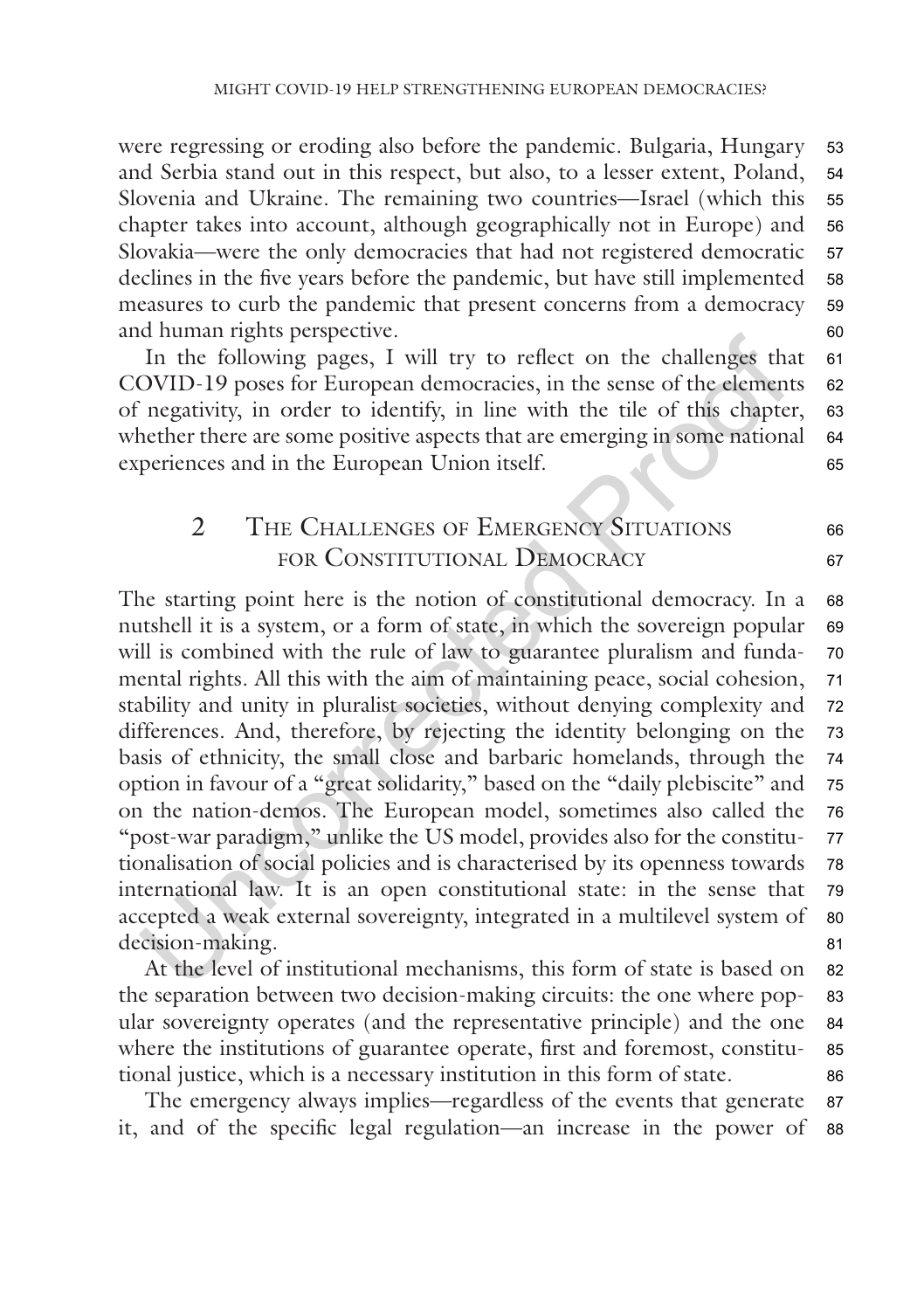#### T. GROPPI

governments, due to the timeliness of the necessary measures and the need for intervention by the public authorities through public administration. The emergency also implies a limitation of rights that does not follow the rules foreseen for "normal times," implying the prevalence of some of them. All this for a limited period of time, related to the permanence of the factual elements that justify it. 89 90 91 92 93 94

Here we find the first challenge: how to strengthen the powers of governments without undermining the rule of law, in the sense of the separation and balance of powers. In other words, how to involve parliament, allowing it to develop its oversight over decisions taken by the majority, and how to ensure judicial review of measures. This has been further complicated by the characteristics of this emergency, where "social distancing" has implied a reduction in the activities of parliaments and the judiciary. 95 96 97 98 99 100 101

Without wishing to further elaborate on this point, we can say that the key here is the principle of "loyal cooperation between institutions,"2 which does not mean the abandonment of, but the complement to the separation of powers, and which is particularly important especially in the face of the emergency, as the Italian Constitutional Court has emphasised.<sup>3</sup> The second challenge is more directly related to the guarantee of fundamental rights. Rights in "normal conditions" can be limited, in order to 102 103 104 105 106 107 108

protect other rights and public interests, but according to a balance in which neither becomes a "tyrant," as, for example, the Italian Constitutional Court has shown in a decision on the balance between the right to a healthy environment and the right to work.<sup>4</sup> 109 110 111 112

<sup>2</sup> See: Italian Constitutional Court judgement no. 379/1992. Also the principle is affirmed in Article 13(2) of the Treaty on the European Union concerning EU Institutions and in Article 4(3) of the same Treaty concerning Member States.

<sup>3</sup>As the former president of the Italian Constitutional Court held: "The full implementation of the Constitution requires a choral commitment, with the active, loyal cooperation of all institutions, including Parliament, Government, Regions, Judges. This cooperation is also the key to dealing with the emergency. The Constitution, in fact, does not contemplate a special right for exceptional times, and this for a conscious choice, but it also offers the compass to 'navigate the high seas' in times of crisis, starting from the loyal cooperation between institutions, which is the institutional projection of solidarity among citizens." See: Constitutional Court, press release of 28 April 2020, presenting the report of President Marta Cartabia on the activities of the Constitutional Court in 2019. Available at: [https://](https://www.cortecostituzionale.it/documenti/comunicatistampa/CC_CS_20200428_Relazione_Annuale_2019_Cartabia.pdf) [www.cortecostituzionale.it/documenti/comunicatistampa/CC\\_CS\\_20200428\\_Relazione\\_](https://www.cortecostituzionale.it/documenti/comunicatistampa/CC_CS_20200428_Relazione_Annuale_2019_Cartabia.pdf) [Annuale\\_2019\\_Cartabia.pdf](https://www.cortecostituzionale.it/documenti/comunicatistampa/CC_CS_20200428_Relazione_Annuale_2019_Cartabia.pdf), last accessed 30 September 2021.

<sup>4</sup> See Constitutional Court judgement no. 85/2013.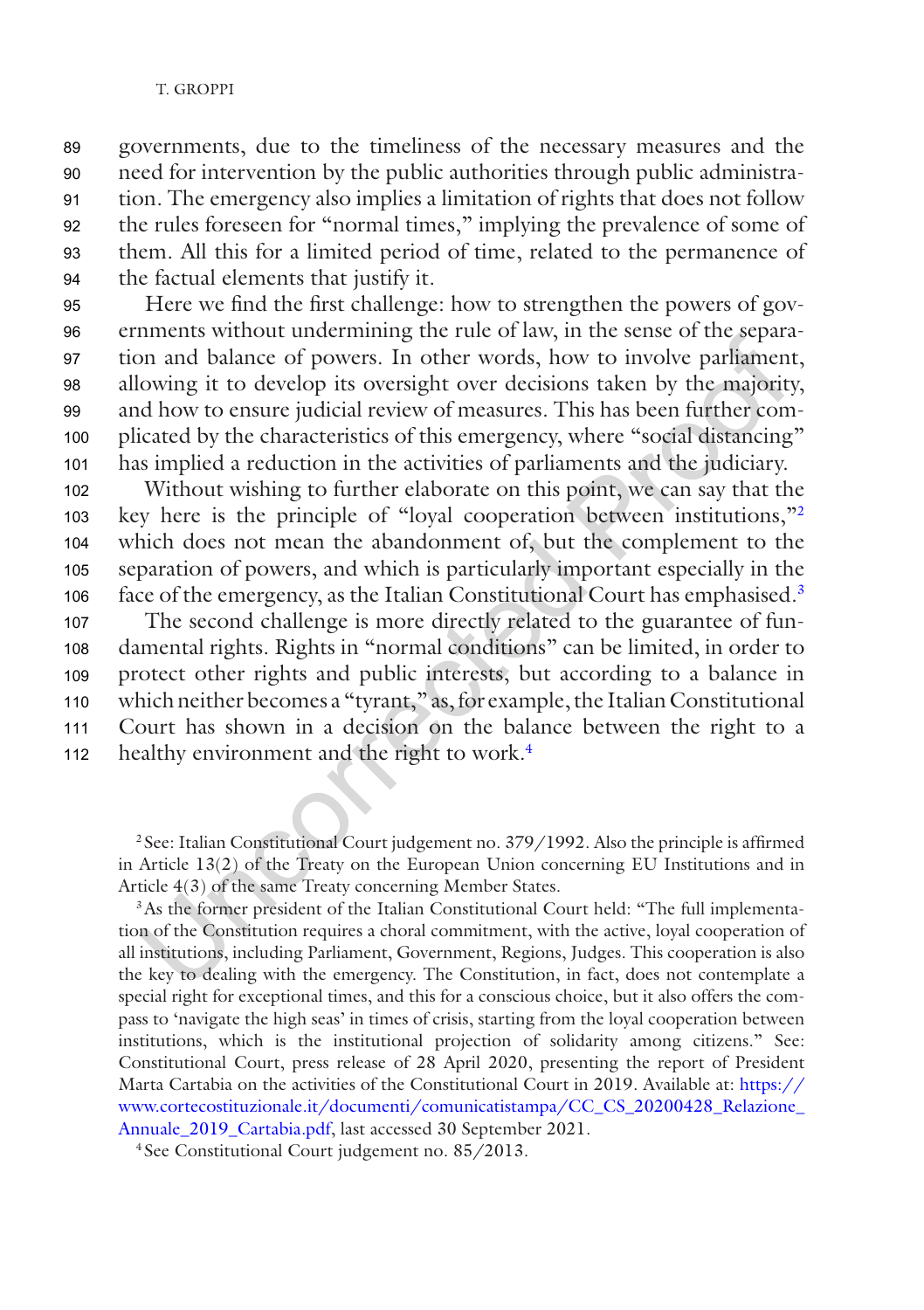<span id="page-5-0"></span>Here again, in general, the emergency may require, for some time, that one right or public interest must prevail, overriding the others. In the case of COVID-19, it was the right to health and, finally, the right to life, at least for some, since the pandemic implies a concrete risk to life, which was brought to the fore. The measures to prevent and contain the spread of the disease—involving the so-called lockdown of economic and social activities, with the few exceptions in the food sector—have led to a major restriction, a near-hollowing out, of many rights, such as freedom of movement, freedom of assembly, freedom of worship, the right to education, family life, freedom of enterprise and political rights. 113 114 115 116 117 118 119 120 121 122

The key here is the principle of proportionality, between the actual situation and restrictive measures, although if it is not easy to clarify the factual circumstances, due to a lack of scientific knowledge and homogeneous statistical data, it is also very difficult to assess the proportionality of the measures. 123 124 125 126 127

It should be noted that authoritarian regimes do not encounter such challenges. In authoritarian states there is no difference between normality and emergency: we can say that emergency is their natural situation (Groppi 2020). This is why the solutions adopted in countries like China or Iran are of no interest to us. 128 129 130 131 132

#### 3 Lessons for the Future

A year and a half into the pandemic, we can begin by assessing what has happened. It is perhaps too early to speak of lessons, but something can already be said. 134 135 136

The first analyses of the indicators focus on the word "resilience," underlining that in established democracies institutions have adapted quite well and that the limitation of rights has been reasonable. Different is the discourse for democracies that were already in crisis: in Europe, for example, Hungary's further regression seems of particular concern. 137 138 139 140 141

Looking more specifically at the situation in Italy, it seems to me that the strong point has been the very orderly response of the population especially in the first phase and the rapid reorganisation of the parliament and the judiciary, albeit with different decisions (the parliament in presence with distancing, the judiciary with remote hearings). In general, we cannot speak of real democratic problems in the management of the emergency, although there were dysfunctionalities and there is room for improvement, especially in the relationship between the government and 142 143 144 145 146 147 148 149

133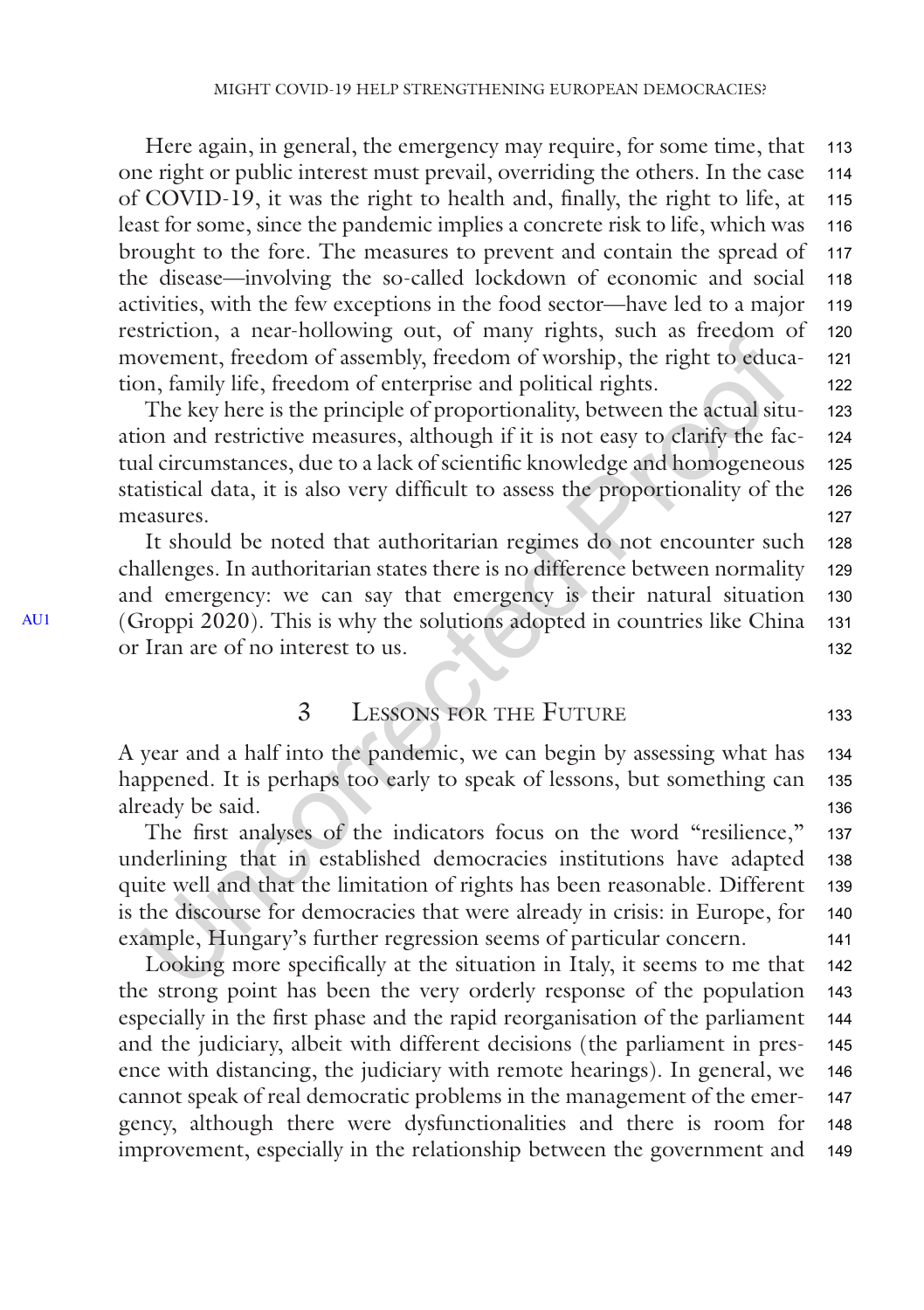the regions, as evidenced by the Constitutional Court's decision recognising the state's competence for anti-pandemic measures, taking into account "international prophylaxis" as a competence title.<sup>5</sup> 150 151 152

If we rely on these initial data, we can agree with those who emphasises that the emergency does not radically change things, but acts as an accelerate of already ongoing trends. This corresponds to the etymology of the word in all romance languages, from the Latin *emergere*, composed of *e* (out) + *mergere* (to sink, to submerge), and shows us that emergence is something that not only comes to the surface, but also brings something to the surface (Groppi 2020). Of course, it is a subject that would need a lot of research, not only legal, but also political, and there are already many projects underway.6 153 154 155 156 157 158 159 160 161

In any case, it seems to me that we can put forward at least three elements that may help having a more positive outlook for the future. The emergency has brought to the surface some elements of the institutional system that were somewhat forgotten, and which can, if developed with appropriate policies, strengthen constitutional democracy: 162 163 164 165 166

(a) Public health systems are an important part of the European identity and the guarantee of a high level of public health is enshrined also in Article 35 of the EU Charter of Fundamental Rights. The reforms implemented during the sovereign debt crisis with the objective of reducing public spending on health, have reduced their effectiveness. The pandemic made clear that a functioning and well-financed public health system is of vital importance. In Italy, for instance, Lombardy was not able to stop the contagion also because of its health care model, which was largely privatised and lacked a network of territorial proximity. 167 168 169 170 171 172 173 174 175 176

177 178 179 180

(b) The emergency has highlighted the need for competent politicians and a close relationship between them and technicians, in our case scientists. This has determined a pause in the tendencies towards the devaluation of knowledge that have characterised populist gov-

<sup>5</sup> Constitutional Court judgement no. 37/2021. The Court held that the regional legislature, even if endowed with special autonomy, may not encroach by its own rules upon a matter concerning the COVID-19 pandemic, a globally spread disease, and whose management therefore lies entirely within the exclusive legislative competence of the state, by way of international prophylaxis.

<sup>6</sup> See, for instance: [https://www.democratic-decay.org/research,](https://www.democratic-decay.org/research) last accessed 30 September 2021.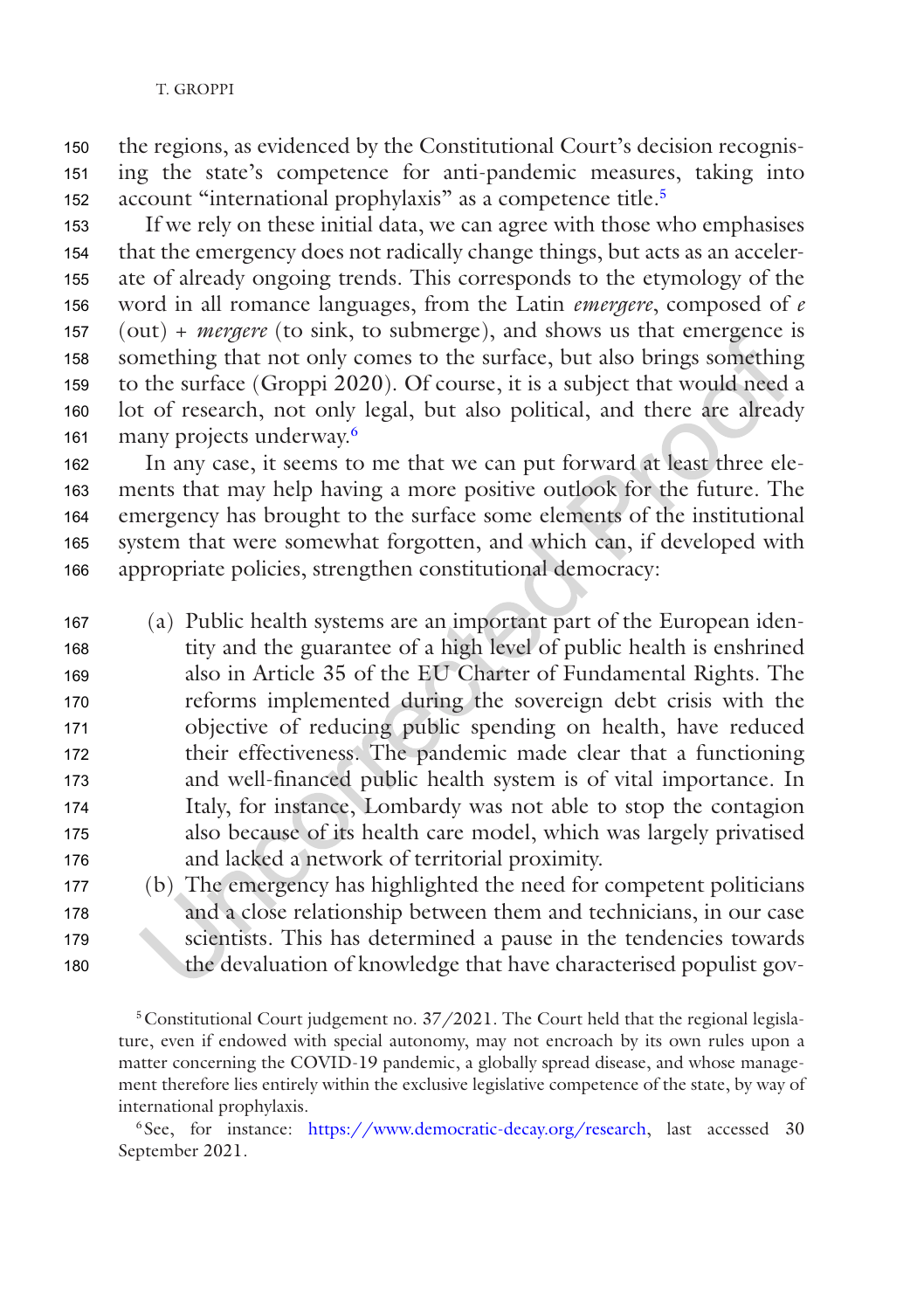ernments and seems to have an impact on the populist parties themselves, which are evolving towards a different attitude towards the institutions, which they want to be a part of. 181 182 183

(c) Within this framework, a central role is being played by the European Union, with its new policies, which can be synthesised in the Next-Generation EU. The EU seems to have abandoned the failed neoliberal approach of the last decade, in favour of one aimed at regaining credibility by delivering tangible benefits to its citizens, investing on the health system, maintaining high-quality social services and high environmental standards. 184 185 186 187 188 189 190

Finally, we cannot fail to underline an important element of weakness of the entire post-war democratic system that the pandemic has highlighted: we live in what Ulrich Beck called "the global risk society," but we do not have institutions that can provide global responses. Financial and economic risks related to migratory flows, global terrorism, global warming and epidemics. It is emblematic that a small event involving bats and pangolins in a remote Chinese province becomes the biggest catastrophe since the post-war period. While these phenomena, these events, happen, the law has difficulty providing answers. Even more than in other fields, such as environmental protection, the impact of globalisation on health has been underestimated at the legal level. However, scientists, virologists, who have now suddenly become stars, after having worked for years in the obscurity of their laboratories, have been saying this for some time: to the extent that "Global Health" studies are widespread. Instead, despite the dizzying developments in the free movement of people and goods over the last thirty years, the legal response is entrusted to "old" or, if we want to be more benevolent, ancient instruments, that is, to the international organisations built in the aftermath of World War II, in particular the World Health Organisation, its constitution dates 22 July 1946, which moves with all the limits inherent in such institutions. That is to say, its acts are not binding on states; they are generally located in that grey area that jurists call soft law. The same limits apply to other types of more recent interventions, such as the United Nations Sustainable Development Goals, political objectives that are achieved by the United Nations. 191 192 193 194 195 196 197 198 199 200 201 202 203 204 205 206 207 208 209 210 211 212 213 214

In particular, Goal 3, ensuring healthy lives and promote well-being for all at all ages, among its objectives, that of "[s]trengthening the capacity of all countries, in particular developing countries, for early warning, risk reduction and risk management for global health," to be assessed on the 215 216 217 218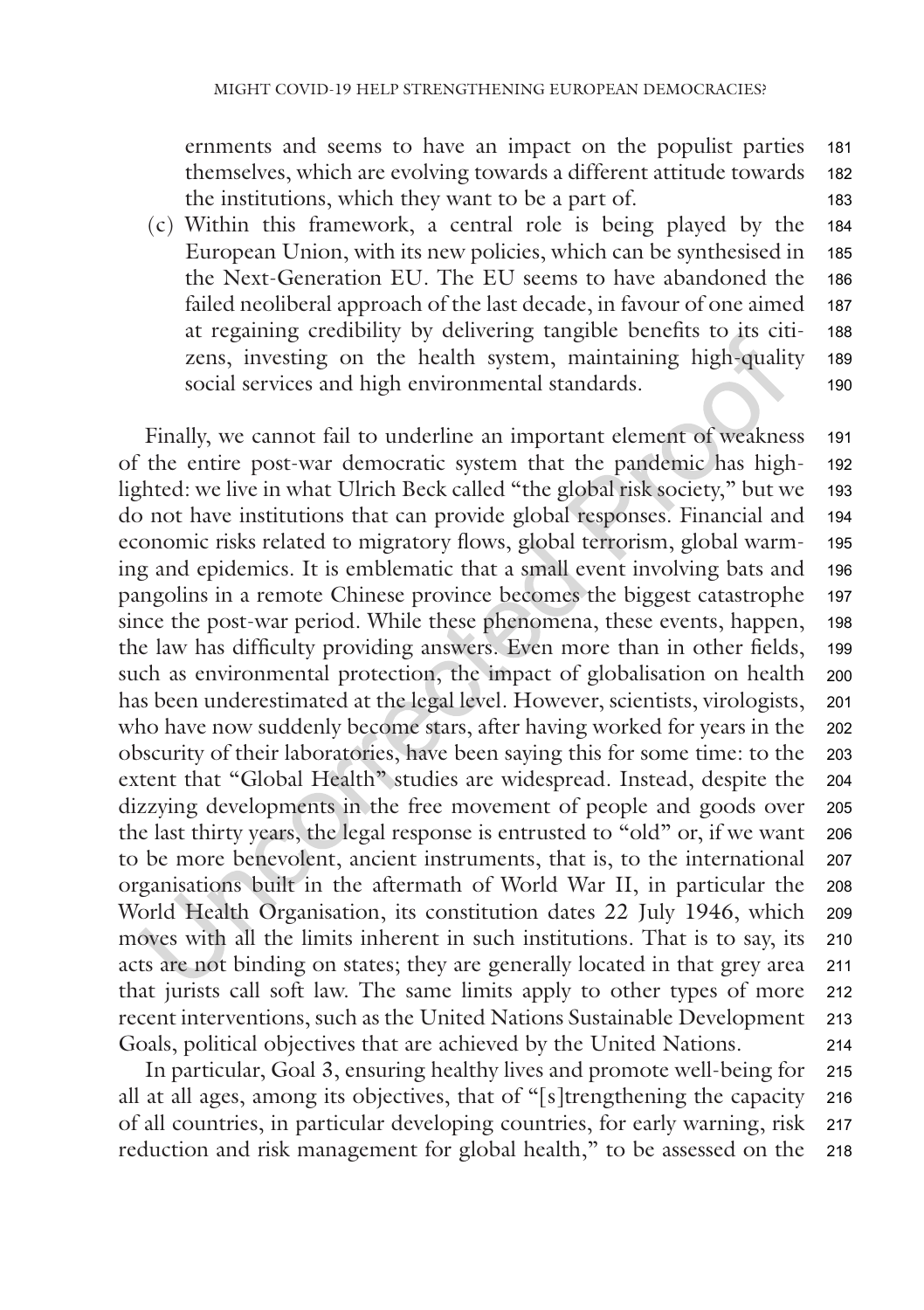#### T. GROPPI

<span id="page-8-0"></span>basis of "International Health Regulations (IHR) capacity and preparedness for health emergencies." A fine objective, but at this stage it remains only an aspiration that clashes with the unwillingness of states to begin more intensive collaboration, leading to the transfer of some of their skills to a global level of decision-making. 219 220 221 222 223

In short, although globalisation has emphasised the "territorial" nature of viruses, the geography of power, which is still based on borders, is totally inadequate to guarantee the right to health in the face of a pandemic, if not through emergency containment measures, which essentially consist of limiting other fundamental rights. In this field too, we are called upon to make a leap, that is, to move away from the territorial scale of responses. This is a perspective to work on. At the moment, the huge vacuum in which the old states continue to move is striking, being the only points of reference, albeit limited and almost impotent, in the face of the very small and very agile virus. 224 225 226 227 228 229 230 231 232 233

#### [AU2](#page-9-0) 234

#### **BIBLIOGRAPHY**

- Groppi, Tania. "Le sfide del coronavirus alla democrazia costituzionale." in *Consultaonline* no. 1 (2020a):192–196 [https://www.sipotra.it/wp-content/](https://www.sipotra.it/wp-content/uploads/2020/03/Le-sfide-del-coronavirus-alla-democrazia-costituzionale.pdf) [uploads/2020/03/Le-sfide-del-](https://www.sipotra.it/wp-content/uploads/2020/03/Le-sfide-del-coronavirus-alla-democrazia-costituzionale.pdf) coronavirus- alla-democrazia[costituzionale.pdf.](https://www.sipotra.it/wp-content/uploads/2020/03/Le-sfide-del-coronavirus-alla-democrazia-costituzionale.pdf) 235 236 237 238
- Groppi, Tania. "Emergenza vs. normalità: una dicotomia inevitabile?" in *La rivista Il Mulino*, June 4, 2020b, [https://www.rivistailmulino.it/news/newsitem/](https://www.rivistailmulino.it/news/newsitem/index/Item/News:NEWS_ITEM:5253) [index/Item/News:NEWS\\_ITEM:5253](https://www.rivistailmulino.it/news/newsitem/index/Item/News:NEWS_ITEM:5253). 239 240 241
- Repucci, Sara and Slipowitz, Amy. "Democracy Under Siege. Freedom in the World 2021" *Freedom House* [https://freedomhouse.org/sites/default/](https://freedomhouse.org/sites/default/files/2021-02/FIW2021_World_02252021_FINAL-web-upload.pdf) [files/2021-02/FIW2021\\_World\\_02252021\\_FINAL-web-upload.pdf.](https://freedomhouse.org/sites/default/files/2021-02/FIW2021_World_02252021_FINAL-web-upload.pdf) 242 243 244
- Lührmann, Anna, Seraphine F. Maerz, Sandra Grahn, Nazifa Alizada, Lisa Gastaldi, Sebastian Hellmeier, Garry Hindle and Staffan I. Lindberg. 2020. "Autocratization Surges – Resistance Grows. Democracy Report 2020*"*. *Varieties of Democracy Institute (V-Dem)* [https://www.v-dem.net/media/](https://www.v-dem.net/media/filer_public/de/39/de39af54-0bc5-4421-89ae-fb20dcc53dba/democracy_report.pdf) 245 246 247 248
- filer\_public/de/39/de39af54-0bc5-4421-89ae-fb20dcc53dba/democracy 249
- [report.pdf.](https://www.v-dem.net/media/filer_public/de/39/de39af54-0bc5-4421-89ae-fb20dcc53dba/democracy_report.pdf) 250